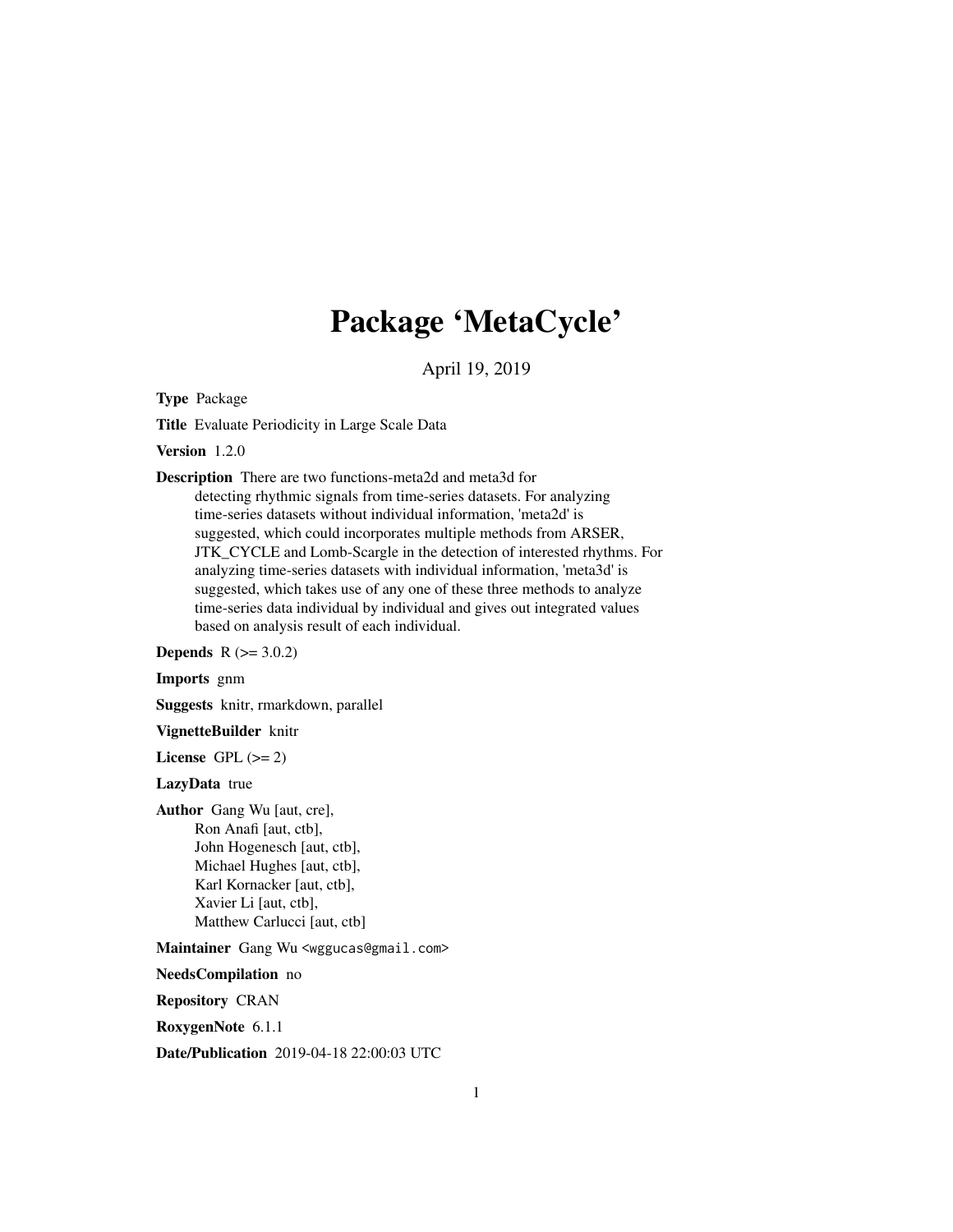# <span id="page-1-0"></span>R topics documented:

| Index | 15 |
|-------|----|
|       |    |
|       |    |
|       |    |
|       |    |
|       |    |
|       |    |
|       |    |
|       |    |
|       |    |
|       |    |

cycHumanBloodData *cycHumanBloodData*

# Description

This data set lists time-series profiles of 10 transcripts sampled from multiple individuals under different sleep conditions.

# Usage

cycHumanBloodData

# Format

A dataframe containing 439 columns (column  $1 =$  transcript name, column 2 to 439 = samples from individuals at different time points and sleep conditions).

# Source

Moller-Levet C. S., et al. (2013). Effects of insufficient sleep on circadian rhythmicity and expression amplitude of the human blood transcriptome. *Proc Natl Acad Sci U S A*, 110(12), E1132–1141.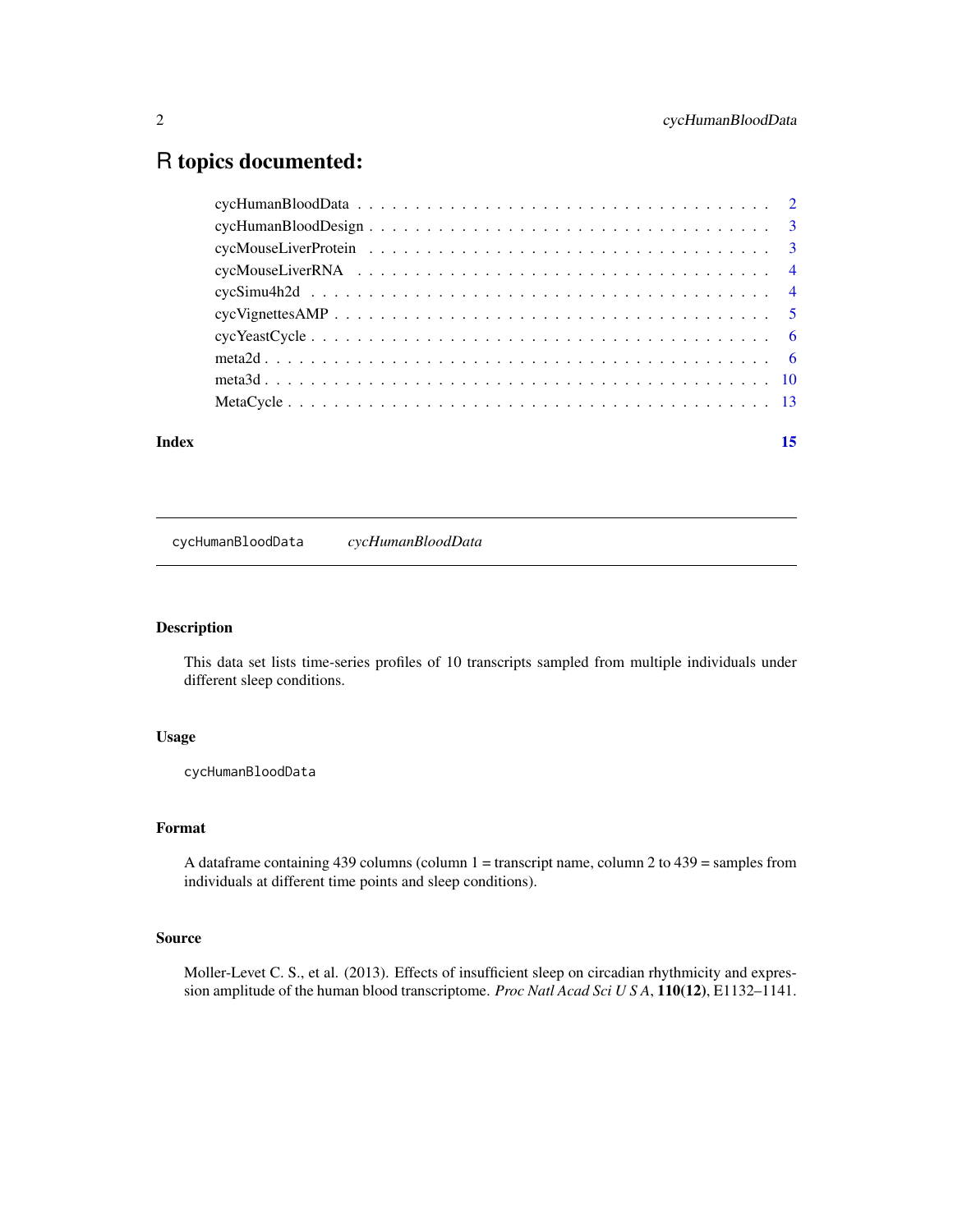#### <span id="page-2-0"></span>Description

This data set describes individual information, sleep condition and sampling time corresponding to each sample in 'cycHumanBloodData'.

#### Usage

cycHumanBloodDesign

# Format

A dataframe containing 4 columns described as below:

| $[0.1]$ sample_library       | character sample ID       |
|------------------------------|---------------------------|
| $\lceil 0.2 \rceil$ subject  | character individual ID   |
| $\lceil 0.3 \rceil$ group    | character sleep condition |
| [,4] time_hoursawake numeric | hours after awake         |

#### Source

Moller-Levet C. S., et al. (2013). Effects of insufficient sleep on circadian rhythmicity and expression amplitude of the human blood transcriptome. *Proc Natl Acad Sci U S A*, 110(12), E1132–1141.

cycMouseLiverProtein *cycMouseLiverProtein*

#### Description

This data set lists expression profiles of 5 circadian proteins with 3h-resolution covering two days.

#### Usage

cycMouseLiverProtein

#### Format

A dataframe containing 49 columns(column  $1 =$  protein name, column  $2$  to  $49 =$  time points from CT0 to CT45 with three replicates at each time point).

#### Source

Robles M. S., Cox J., Mann M. (2014). In-vivo quantitative proteomics reveals a key contribution of post-transcriptional mechanisms to the circadian regulation of liver metabolism. *PLoS Genet*, 10(1), e1004047.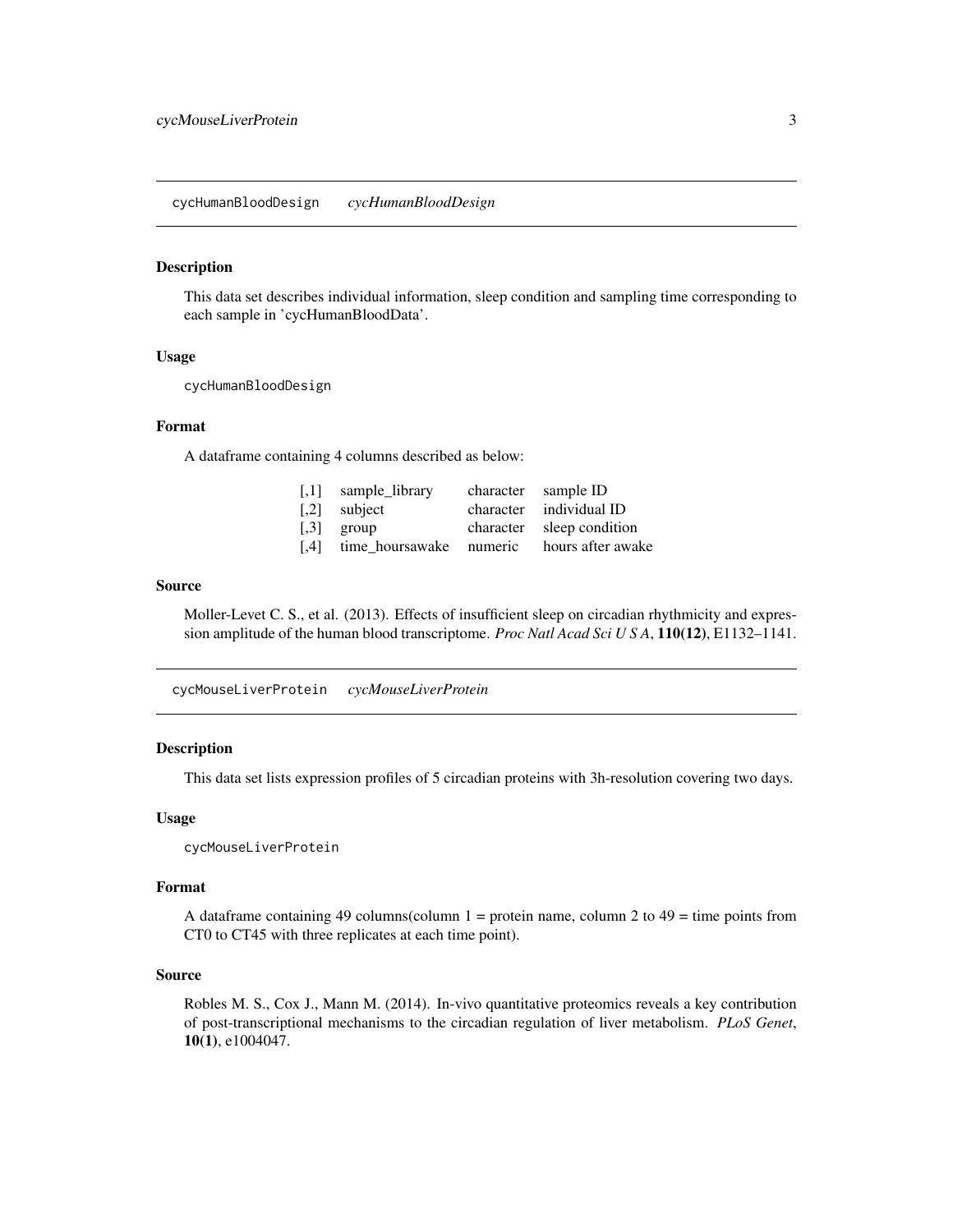<span id="page-3-0"></span>cycMouseLiverRNA *cycMouseLiverRNA*

#### Description

This data set lists expression profiles of 10 circadian transcripts with 1h-resolution covering two days.

#### Usage

cycMouseLiverRNA

# Format

A dataframe containing 49 columns(column  $1 =$  transcript name, column 2 to  $49 =$  time points from CT18 to CT65).

#### Source

Hughes M. E., et al. (2009). Harmonics of circadian gene transcription in mammals. *PLoS Genet*, 5(4), e1000442.

cycSimu4h2d *cycSimu4h2d*

#### Description

This data set lists 20 simulated profiles(periodic and non-periodic) with 4h-resolution covering two periods.

#### Usage

cycSimu4h2d

#### Format

A dataframe containing 13 columns(column  $1 =$  curve ID, column 2 to  $13 =$  time points from 0 to 44).

# Source

Wu G., Zhu J., Yu J., Zhou L., Huang J. Z. and Zhang Z. (2014). Evaluation of five methods for genome-wide circadian gene identification. *Journal of Biological Rhythms*, 29(4), 231–242.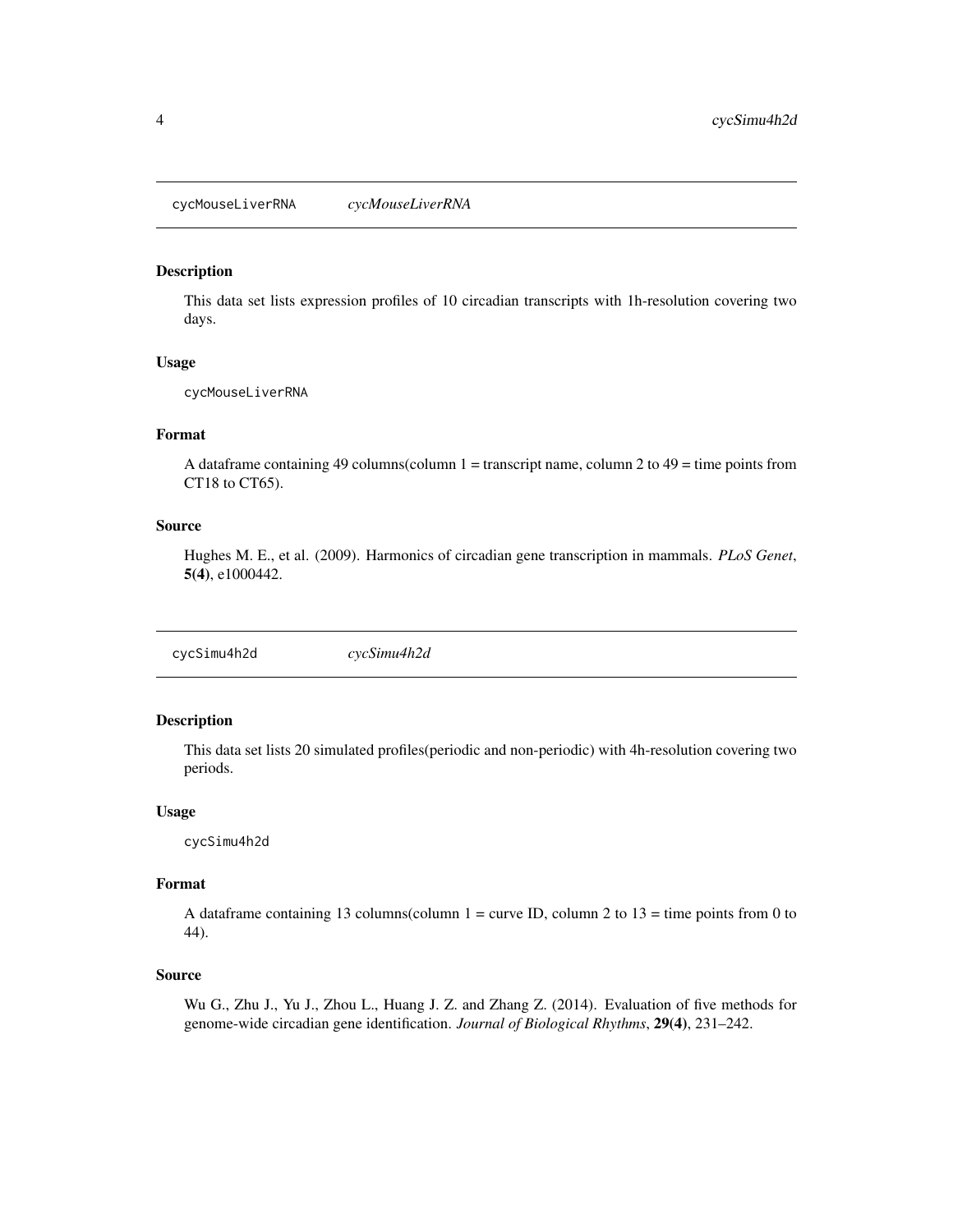# <span id="page-4-0"></span>Description

This data set lists meta2d's analysis results of three circadian transcripts selected from the same source dataset used by cycMouseLiverRNA.

#### Usage

cycVignettesAMP

# Format

A dataframe containing 71 columns described as below:

| $[$                | CycID         | character | transcript name                  |
|--------------------|---------------|-----------|----------------------------------|
| $[$ ,2]            | ARS_pvalue    | numeric   | pvalue from ARS                  |
| $[$ ,3]            | ARS_BH.Q      | numeric   | FDR from ARS                     |
| $[$ 4]             | ARS_period    | numeric   | period from ARS                  |
| $[$ ,5]            | ARS_adjphase  | numeric   | adjusted phase from ARS          |
| [0.6]              | ARS_amplitude | numeric   | amplitude from ARS               |
| $[$ 7]             | JTK_pvalue    | numeric   | pvalue from JTK                  |
| [,8]               | JTK_BH.Q      | numeric   | FDR from JTK                     |
| $[$ ,9]            | JTK_period    | numeric   | period from JTK                  |
| $[,10]$            | JTK_adjphase  | numeric   | adjusted phase from JTK          |
| $[,11]$            | JTK_amplitude | numeric   | amplitude from JTK               |
| $[,12]$            | LS_pvalue     | numeric   | pvalue from LS                   |
| [,13]              | $LS$ _BH.Q    | numeric   | FDR from JTK                     |
| $[,14]$            | LS_period     | numeric   | period from LS                   |
| $[,15]$            | LS_adjphase   | numeric   | adjusted phase from LS           |
| $[,16]$            | LS_amplitude  | numeric   | amplitude from LS                |
| $[,17]$            | meta2d_pvalue | numeric   | integrated pvalue                |
| $\left[ 18\right]$ | meta2d_BH.Q   | numeric   | FDR based on integrated pvalue   |
| $[,19]$            | meta2d_period | numeric   | averaged period of three methods |
| $[,20]$            | meta2d_phase  | numeric   | integrated phase                 |
| $[$ 21]            | meta2d_Base   | numeric   | baseline value given by meta2d   |
| $[,22]$            | meta2d_AMP    | numeric   | amplitude given by meta2d        |
| $\left[ 23\right]$ | meta2d_rAMP   | numeric   | relative amplitude               |
| [0.24:71]          | CT18 to CT65  | numeric   | sampling time point              |

#### Source

Hughes M. E., et al. (2009). Harmonics of circadian gene transcription in mammals. *PLoS Genet*, 5(4), e1000442.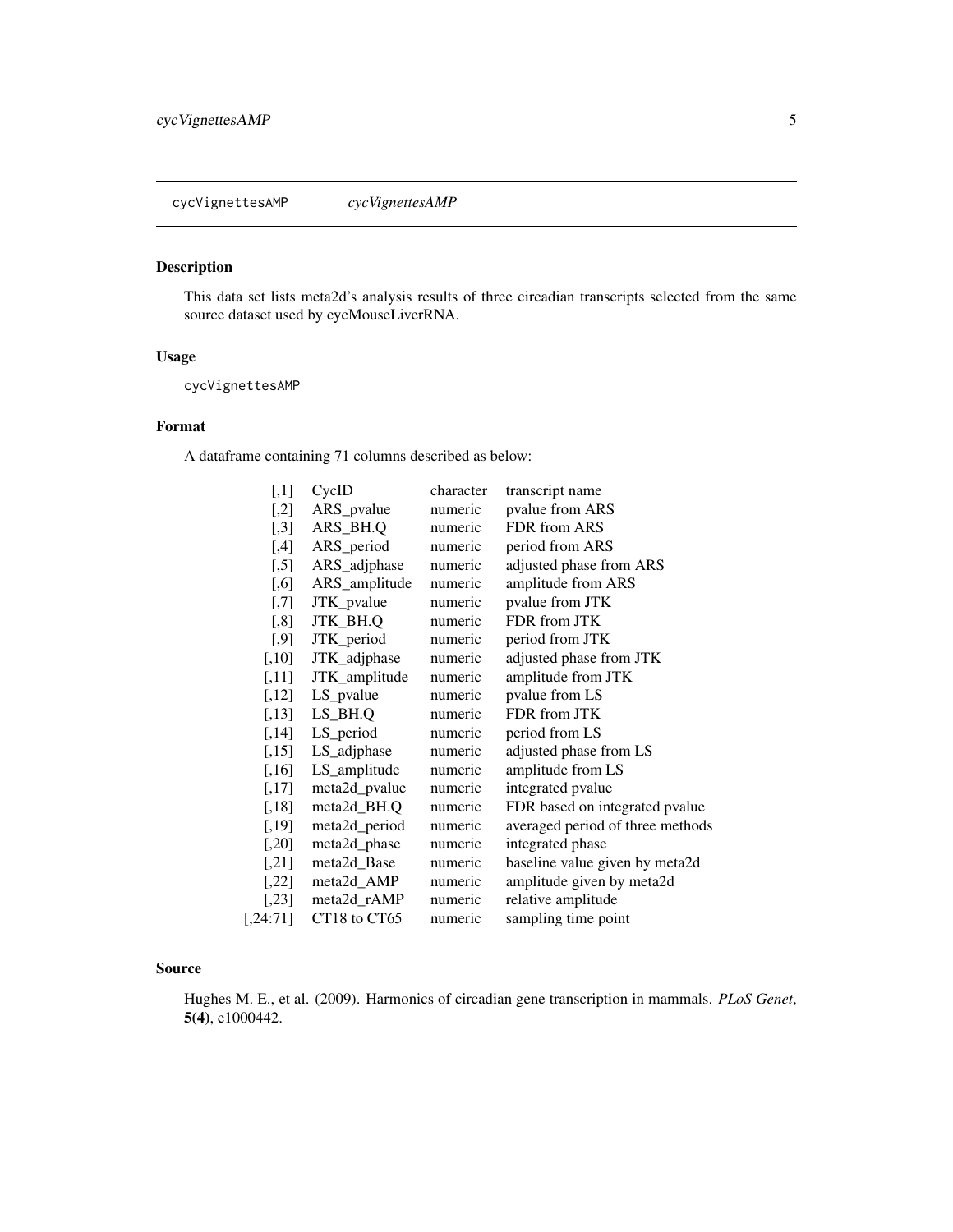<span id="page-5-0"></span>cycYeastCycle *cycYeastCycle*

# Description

This data set lists expression profiles of 10 cycling transcripts with 16-minutes resolution covering about two yeast cell cycles.

#### Usage

cycYeastCycle

# Format

A dataframe containing 12 columns(column  $1 =$  transcript name, column 2 to  $12 =$  time points from 2 minutes to 162 minutes after recovery phase).

#### Source

Orlando D. A., et al. (2008). Global control of cell-cycle transcription by coupled CDK and network oscillators. *Nature*, 453(7197), 944–947.

<span id="page-5-1"></span>

| meta2d | Detect rhythmic signals from time-series datasets with multiple meth- |
|--------|-----------------------------------------------------------------------|
|        | ods                                                                   |

# Description

This is a function that incorporates ARSER, JTK\_CYCLE and Lomb-Scargle to detect rhythmic signals from time-series datasets.

#### Usage

```
meta2d(infile, outdir = "metaout", filestyle, timepoints, minper = 20,
 maxper = 28, cycMethod = c("ARS", "JTK", "LS"),
 analysisStrategy = "auto", outputFile = TRUE,
 outIntegration = "both", adjustPhase = "predictedPer",
  combinePvalue = "fisher", weightedPerPha = FALSE, ARSmle = "auto",
 ARSdefaultPer = 24, outRawData = FALSE, releaseNote = TRUE,
 outSymbol = "", parallelize = FALSE, nCores = 1, inDF = NULL)
```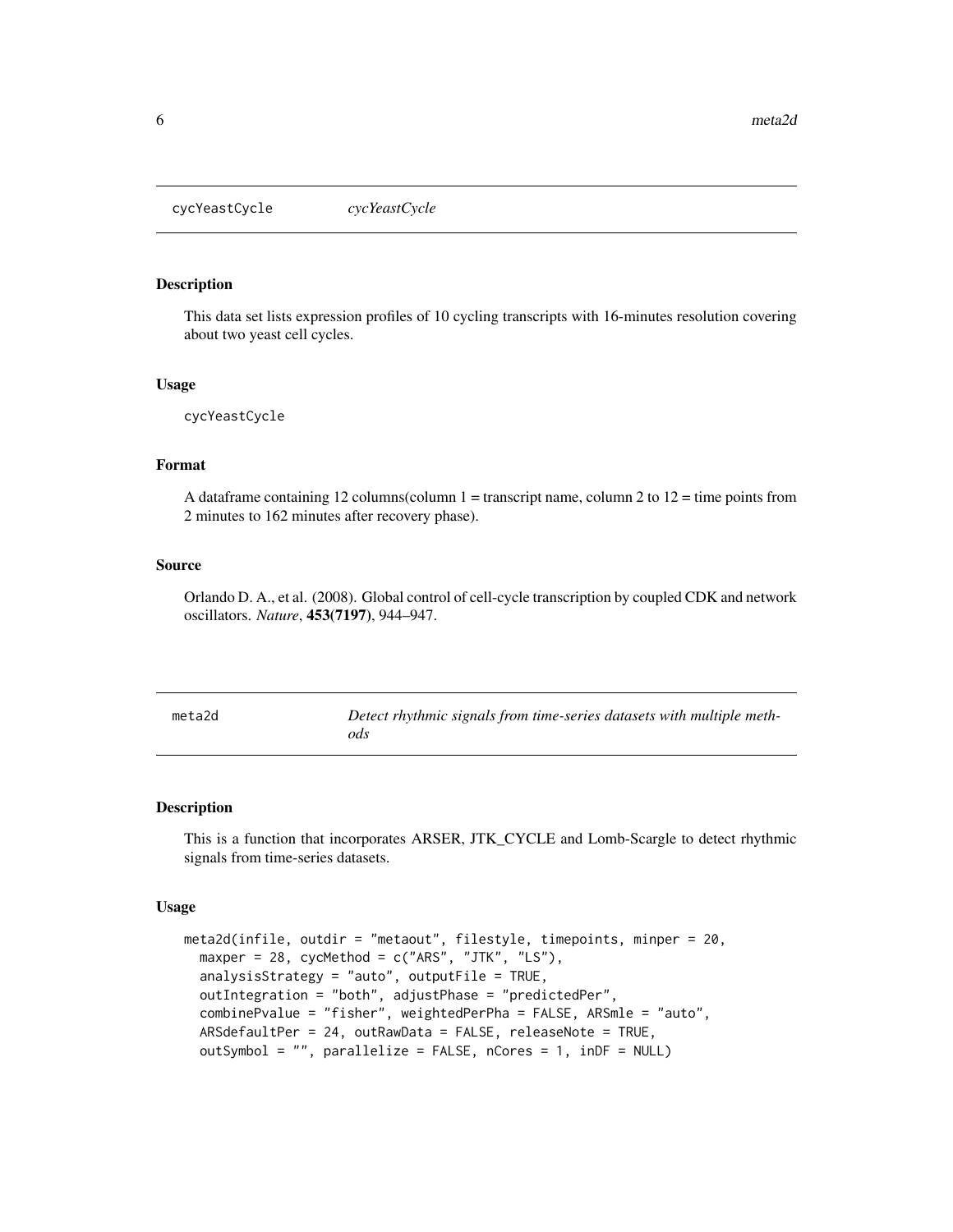#### <span id="page-6-0"></span> $meta2d$  7

# Arguments

| infile           | a character string. The name of input file containing time-series data.                                                                                                                                                                                                     |
|------------------|-----------------------------------------------------------------------------------------------------------------------------------------------------------------------------------------------------------------------------------------------------------------------------|
| outdir           | a character string. The name of directory used to store output files.                                                                                                                                                                                                       |
| filestyle        | a character vector(length 1 or 3). The data format of input file, must be "txt", or<br>"csv", or a character vector containing field separator character(sep), quoting<br>character (quote), and the character used for decimal points(dec, for details see<br>read.table). |
| timepoints       | a numeric vector corresponding to sampling time points of input time-series<br>data; if sampling time points are in the first line of input file, it could be set as a<br>character sting-"Line1" or "line1".                                                               |
| minper           | a numeric value. The minimum period length of interested rhythms. The default<br>is 20 for circadian rhythms.                                                                                                                                                               |
| maxper           | a numeric value. The maximum period length of interested rhythms. The default<br>is 28 for circadian rhythms.                                                                                                                                                               |
| cycMethod        | a character vector(length 1 or 2 or 3). User-defined methods for detecting rhyth-<br>mic signals, must be selected as any one, any two or all three methods(default)<br>from "ARS"(ARSER), "JTK"(JTK_CYCLE) and "LS"(Lomb-Scargle).                                         |
| analysisStrategy |                                                                                                                                                                                                                                                                             |
|                  | a character string. The strategy used to select proper methods from cycMethod<br>for analyzing input time-series data, must be "auto"(default), or "selfUSE".<br>See Details part for more information.                                                                     |
| outputFile       | logical. If TRUE, analysis results will be wrote in the output files. If FALSE,<br>analysis results will be returned as an R list.                                                                                                                                          |
|                  | out Integration a character string. This parameter controls what kinds of analysis results will be<br>outputted, must be one of "both" (default), "onlyIntegration" (only output<br>integration file), or "noIntegration" (not output integration file).                    |
| adjustPhase      | a character string. The method used to adjust original phase calculated by each<br>method in integration file, must be one of "predictedPer"(adjust phase with<br>predicted period length) or "notAdjusted" (not adjust phase).                                             |
| combinePvalue    | a character string. The method used to integrate multiple p-values, must be one<br>of "bonferroni"(Bonferroni correction), or "fisher"(Fisher's method).                                                                                                                    |
| weightedPerPha   | logical. If TRUE, weighted scores based on p-value given by each method will<br>be used to calculate the integrated period length and phase.                                                                                                                                |
| ARSmle           | a character string. The strategy of using MLE method in ar fit of "ARS", must be<br>one of "auto"(use MLE depending the number of time points), "mle" (always<br>use MLE), or "nomle"(never use MLE).                                                                       |
| ARSdefaultPer    | a numeric value. The expected period length of interested rhythm, which is a<br>necessary parameter for ARS. The default is 24(for circadian rhythms). Set it to<br>another proper numeric value for other rhythms.                                                         |
| outRawData       | logical. If TRUE, raw time-series data will be added in the output files.                                                                                                                                                                                                   |
| releaseNote      | logical. If TRUE, reminding or warning notes during the analysis will be released<br>on the screen.                                                                                                                                                                         |
| outSymbol        | a character string. A common prefix exists in the names of output files.                                                                                                                                                                                                    |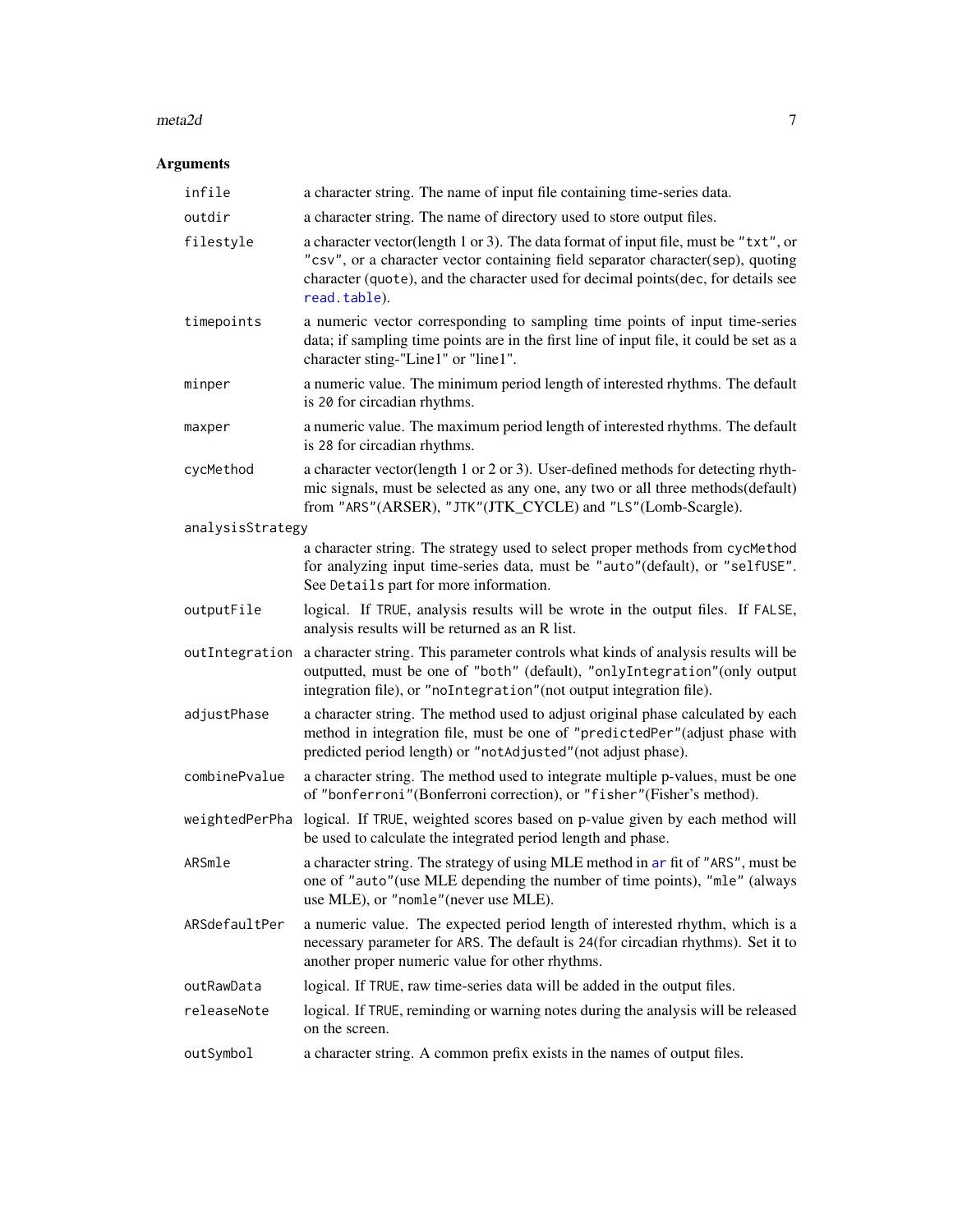<span id="page-7-0"></span>

| parallelize | logical. If TRUE, computation will be done in paralleL Doesn't work in windows<br>machine. |
|-------------|--------------------------------------------------------------------------------------------|
| nCores      | a integer. Bigger or equal to one, number of cores to use.                                 |
| inDF        | data.frame. If ! is null (in DF) and time points is a numeric metally will use             |
|             | this data frame instead of loading from infile.                                            |

#### Details

[ARSER\(](https://github.com/cauyrd/ARSER)Yang, 2010), [JTK\\_CYCLE\(](http://openwetware.org/wiki/HughesLab:JTK_Cycle) Hughes, 2010), and [Lomb-Scargle\(](https://academic.oup.com/bioinformatics/article/22/3/310/220284)Glynn, 2006) are three popular methods of detecting rhythmic signals. ARS can not analyze unevenly sampled datasets, or evenly sampled datasets but with missing values, or with replicate samples, or with non-integer sampling interval. JTK is not suitable to analyze unevenly sampled datasets or evenly sampled datasets but with non-integer sampling interval. If set analysisStrategy as "auto"(default), meta2d will automatically select proper method from cycMethod for each input dataset. If the user clearly know that the dataset could be analyzed by each method defined by cycMethod and do not hope to output integrated values, analysisStrategy can be set as "selfUSE".

ARS used here is translated from its python version which always uses "yule-walker", "burg", and "mle" methods(see [ar](#page-0-0)) to fit autoregressive models to time-series data. Fitting by "mle" will be very slow for datasets with many time points. If ARSmle = "auto" is used, meta2d will only include "mle" when number of time points is smaller than 24. In addition, one evaluation work(Wu, 2014) indicates that ARS shows relative high false positive rate in analyzing high-resolution datasets (1h/2days and 2h/2days). JTK(version 3) used here is the latest version, which improves its p-value calculation in analyzing datasets with missing values.

The power of detecting rhythmic signals for an algorithm is associated with the nature of data and interested periodic pattern(Deckard, 2013), which indicates that integrating analysis results from multiple methods may be helpful to rhythmic detection. For integrating p-values, Bonferroni correction("bonferroni") and Fisher's method( "fisher") (Fisher, 1925; implementation code from MADAM) could be selected, and "bonferroni" is usually more conservative than "fisher". The integrated period is arithmetic mean of multiple periods. For integrating phase, meta2d takes use of [mean of circular quantities.](https://en.wikipedia.org/wiki/Mean_of_circular_quantities) Integrated period and phase is further used to calculate the baseline value and amplitude through fitting a constructed periodic model.

Phases given by JTK and LS need to be adjusted with their predicted period (adjustedPhase = "predictedPer") before integration. If adjustedPhas = "notAdjusted" is selected, no integrated phase will be calculated. If set weightedPerPha as TRUE, weighted scores will be used in averaging periods and phases. Weighted scores for one method are based on all its reported p-values, which means a weighted score assigned to any one profile will be affected by all other profiles. It is always a problem of averaging phases with quite different period lengths(eg. averaging two phases with 16 hours' and 30-hours' period length). Currently, setting minper, maxper and ARSdefaultPer to a same value may be the only way of completely eliminating such problem.

This function is originally aimed to analyze large scale periodic data( eg. circadian transcriptome data) without individual information. Please pay attention to data format of input file(see Examples part). Except the first column and first row, others are time-series experimental values(setting missing values as NA).

#### Value

meta2d will write analysis results in different files under outdir if set outputFile = TRUE. Files named with "ARSresult", "JTKresult" and "LSreult" store analysis results from ARS, JTK and LS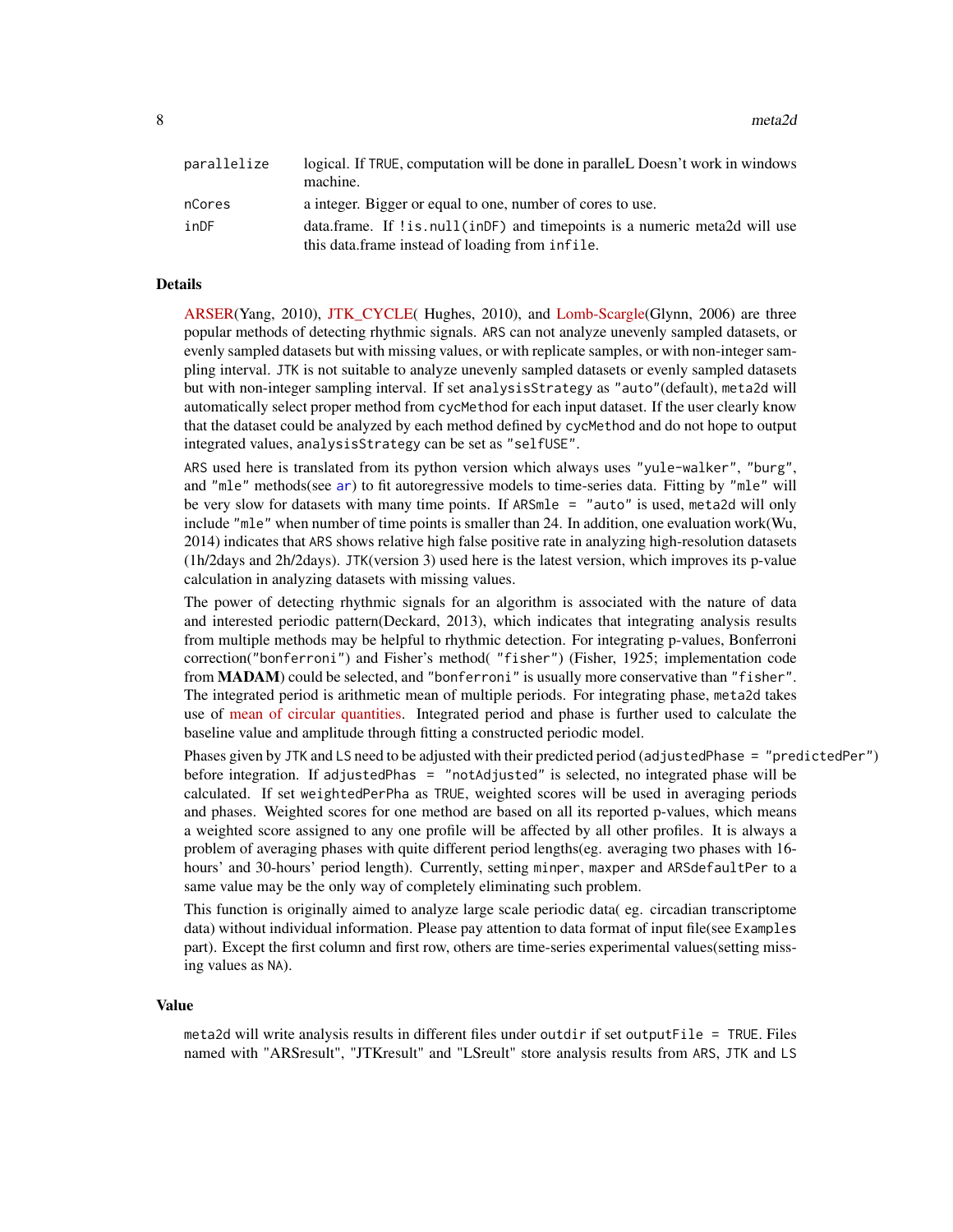#### $meta2d$  9

respectively. The file named with "meta2d" is the integration file, and it stores integrated values in columns with a common name tag-"meta2d". The integration file also contains p-value, FDR value, period, phase(adjusted phase if adjustedPhase = "predictedPer") and amplitude values calculated by each method. If outputFile = FALSE is selected, meta2d will return a list containing the following components:

| ARS analysis results from ARS method            |
|-------------------------------------------------|
| JTK analysis results from JTK method            |
| LS analysis results from LS method              |
| mate the integrated enalypic recults as montion |

meta the integrated analysis results as mentioned above

#### References

Yang R. and Su Z. (2010). Analyzing circadian expression data by harmonic regression based on autoregressive spectral estimation. *Bioinformatics*, 26(12), i168–i174.

Hughes M. E., Hogenesch J. B. and Kornacker K. (2010). JTK\_CYCLE: an efficient nonparametric algorithm for detecting rhythmic components in genome-scale data sets. *Journal of Biological Rhythms*, 25(5), 372–380.

Glynn E. F., Chen J. and Mushegian A. R. (2006). Detecting periodic patterns in unevenly spaced gene expression time series using Lomb-Scargle periodograms. *Bioinformatics*, 22(3), 310–316.

Wu G., Zhu J., Yu J., Zhou L., Huang J. Z. and Zhang Z. (2014). Evaluation of five methods for genome-wide circadian gene identification. *Journal of Biological Rhythms*, 29(4), 231–242.

Deckard A., Anafi R. C., Hogenesch J. B., Haase S.B. and Harer J. (2013). Design and analysis of large-scale biological rhythm studies: a comparison of algorithms for detecting periodic signals in biological data. *Bioinformatics*, 29(24), 3174–3180.

Fisher, R.A. (1925). *Statistical methods for research workers*. Oliver and Boyd (Edinburgh).

Kugler K. G., Mueller L.A. and Graber A. (2010). MADAM - an open source toolbox for metaanalysis. *Source Code for Biology and Medicine*, 5, 3.

#### Examples

```
# write 'cycSimu4h2d', 'cycMouseLiverRNA' and 'cycYeastCycle' into three
# 'csv' files
write.csv(cycSimu4h2d, file="cycSimu4h2d.csv", row.names=FALSE)
write.csv(cycMouseLiverRNA, file="cycMouseLiverRNA.csv", row.names=FALSE)
write.csv(cycYeastCycle, file="cycYeastCycle.csv", row.names=FALSE)
# write 'cycMouseLiverProtein' into a 'txt' file
write.table(cycMouseLiverProtein, file="cycMouseLiverProtein.txt",
  sep="\t", quote=FALSE, row.names=FALSE)
# analyze 'cycMouseLiverRNA.csv' with JTK_CYCLE
# this is masked for keeping the total running time within 10s required by CRAN check
# meta2d(infile="cycMouseLiverRNA.csv", filestyle="csv", outdir="example",
# timepoints=18:65, cycMethod="JTK", outIntegration="noIntegration")
# analyze 'cycMouseLiverProtein.txt' with JTK_CYCLE and Lomb-Scargle
```

```
meta2d(infile="cycMouseLiverProtein.txt", filestyle="txt",
```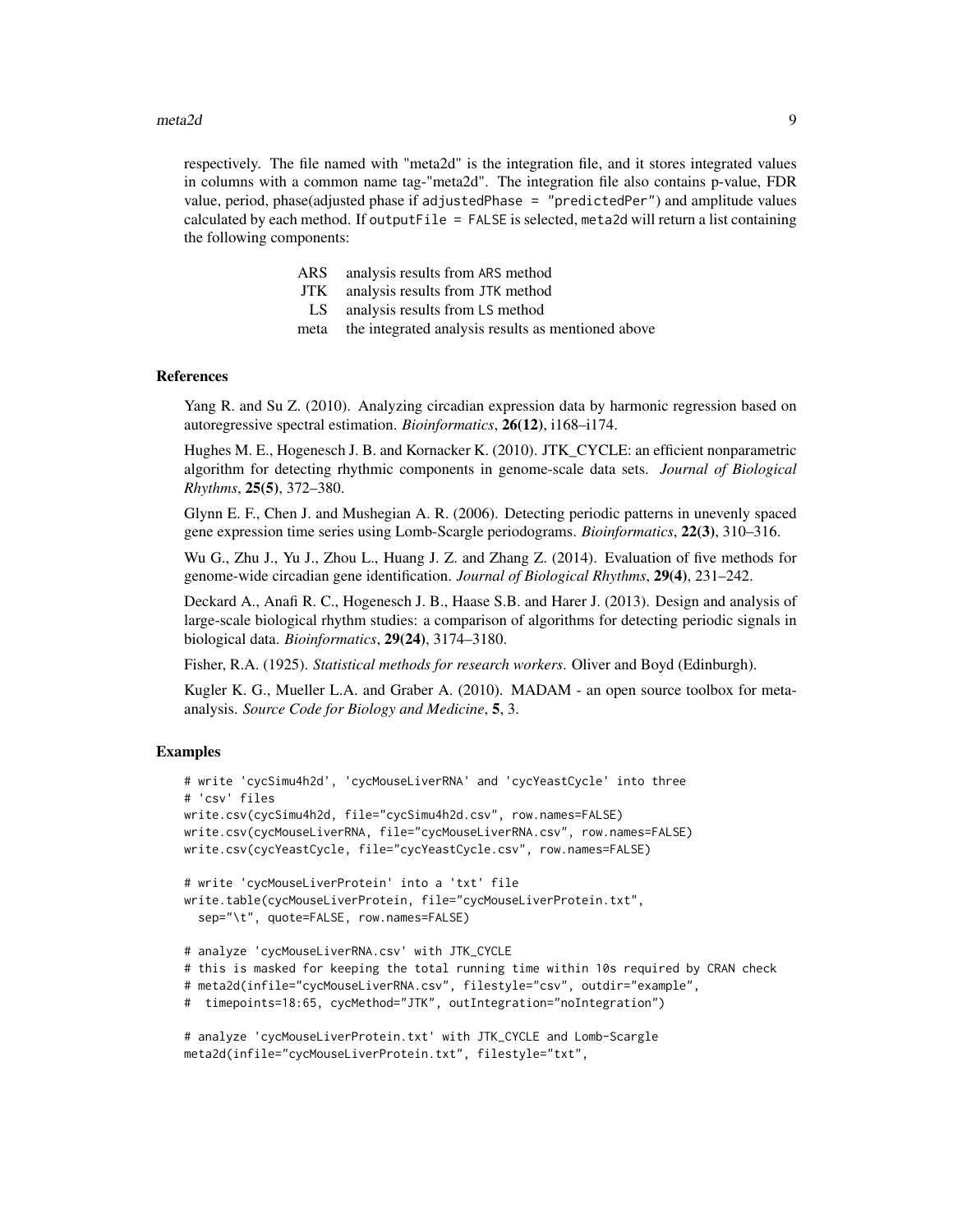```
outdir="example", timepoints=rep(seq(0, 45, by=3), each=3),
 cycMethod=c("JTK","LS"), outIntegration="noIntegration")
# analyze 'cycSimu4h2d.csv' with ARSER, JTK_CYCLE and Lomb-Scargle and
# output integration file with analysis results from each method
meta2d(infile="cycSimu4h2d.csv", filestyle="csv", outdir="example",
 timepoints="Line1")
# analyze 'cycYeastCycle.csv' with ARSER, JTK_CYCLE and Lomb-Scargle to
# detect transcripts associated with cell cycle, and only output
# integration file
meta2d(infile="cycYeastCycle.csv",filestyle="csv", outdir="example",
 minper=80, maxper=96, timepoints=seq(2, 162, by=16),
 outIntegration="onlyIntegration", ARSdefaultPer=85,
 outRawData=TRUE)
# return analysis results instead of output them into files
cyc <- meta2d(infile="cycYeastCycle.csv",filestyle="csv",
 minper=80, maxper=96, timepoints=seq(2, 162, by=16),
 outputFile=FALSE, ARSdefaultPer=85, outRawData=TRUE)
head(cyc$ARS)
head(cyc$JTK)
head(cyc$LS)
head(cyc$meta)
```

| meta3d | Detect rhythmic signals from time-series datasets with individual in-<br>formation |
|--------|------------------------------------------------------------------------------------|
|        |                                                                                    |

# **Description**

This is a function that takes use of any one method from ARSER, JTK\_CYCLE and Lomb-Scargle to detect rhythmic signals from time-series datasets containing individual information.

#### Usage

```
meta3d(datafile, designfile, outdir = "metaout", filestyle,
  design_libColm, design_subjectColm, minper = 20, maxper = 28,
  cycMethodOne = "JTK", timeUnit = "hour", design_hrColm,
  design_dayColm = NULL, design_minColm = NULL,
  design_secColm = NULL, design_groupColm = NULL,
  design_libIDrename = NULL, adjustPhase = "predictedPer",
  combinePvalue = "fisher", weightedMethod = TRUE,
  outIntegration = "both", ARSmle = "auto", ARSdefaultPer = 24,
  dayZeroBased = FALSE, outSymbol = "", parallelize = FALSE,
  nCores = 1
```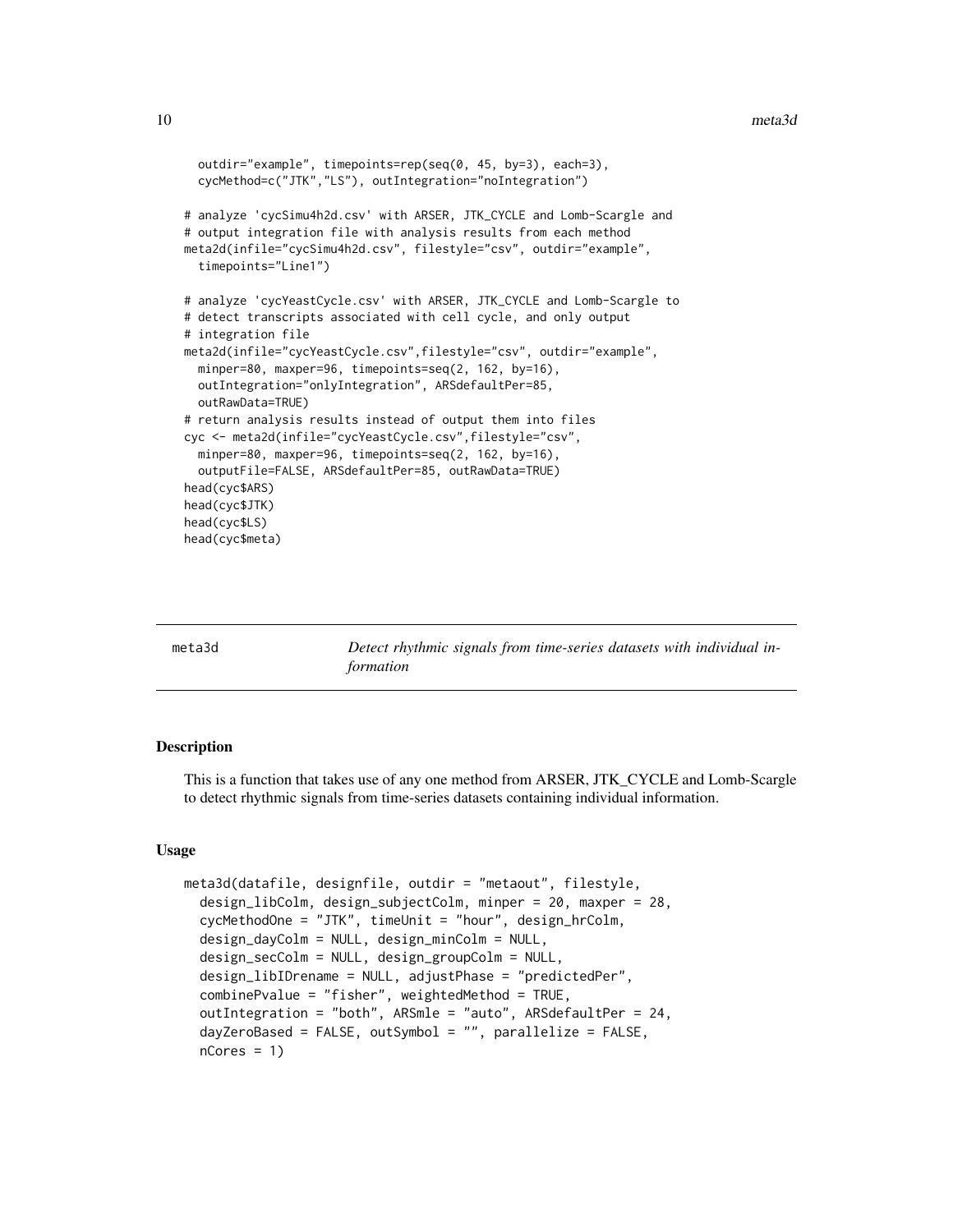#### <span id="page-10-0"></span> $meta3d$  11

# Arguments

| datafile           | a character string. The name of data file containing time-series experimental<br>values of all individuals.                                                                                                                                                                 |  |
|--------------------|-----------------------------------------------------------------------------------------------------------------------------------------------------------------------------------------------------------------------------------------------------------------------------|--|
| designfile         | a character string. The name of experimental design file, at least containing the<br>library ID(column names of datafile), subject ID(the individual corresponding<br>to each library ID), and sampling time information of each library ID.                                |  |
| outdir             | a character string. The name of directory used to store output files.                                                                                                                                                                                                       |  |
| filestyle          | a character vector(length 1 or 3). The data format of input files, must be "txt",<br>or "csv", or a character vector containing field separator character(sep), quoting<br>character(quote), and the character used for decimal points(dec, for details see<br>read.table). |  |
|                    | design_libColm a numeric value. The order index (from left to right) of the column storing library<br>ID in designfile.                                                                                                                                                     |  |
| design_subjectColm |                                                                                                                                                                                                                                                                             |  |
|                    | a numeric value. The order index(from left to right) of the column storing sub-<br>ject ID in designfile.                                                                                                                                                                   |  |
| minper             | a numeric value. The minimum period length of interested rhythms. The default<br>is 20 for circadian rhythms.                                                                                                                                                               |  |
| maxper             | a numeric value. The maximum period length of interested rhythms. The default<br>is 28 for circadian rhythms.                                                                                                                                                               |  |
| cycMethodOne       | a character string. The selected method for analyzing time-series data of each in-<br>dividual, must be one of "ARS"(ARSER), "JTK"(JTK_CYCLE), or "LS"(Lomb-<br>Scargle).                                                                                                   |  |
| timeUnit           | a character string. The basic time-unit, must be one of "day", "hour" (default for<br>circadian study), "minute", or "second" depending on specific experimental<br>design.                                                                                                 |  |
| design_hrColm      | a numeric value. The order index (from left to right) of the column storing time<br>point value-sampling hour information in designfile. If there is no such col-<br>umn in designfile, set it as NULL.                                                                     |  |
| design_dayColm     | a numeric value. The order index (from left to right) of the column storing time<br>point value-sampling day information in designfile. If there is no such column<br>in designfile, set it as NULL(default).                                                               |  |
| design_minColm     | a numeric value. The order index (from left to right) of the column storing time<br>point value-sampling minute information in designfile. If there is no such<br>column in designfile, set it as NULL(default).                                                            |  |
| design_secColm     | a numeric value. The order index (from left to right) of the column storing time<br>point value-sampling second information in designfile. If there is no such<br>column in designfile, set it as NULL(default).                                                            |  |
| design_groupColm   |                                                                                                                                                                                                                                                                             |  |
|                    | a numeric value. The order index(from left to right) of the column storing ex-<br>perimental group information of each individual in designfile. If there is no<br>such column in designfile, set it as NULL(default) and take all individuals as<br>one group.             |  |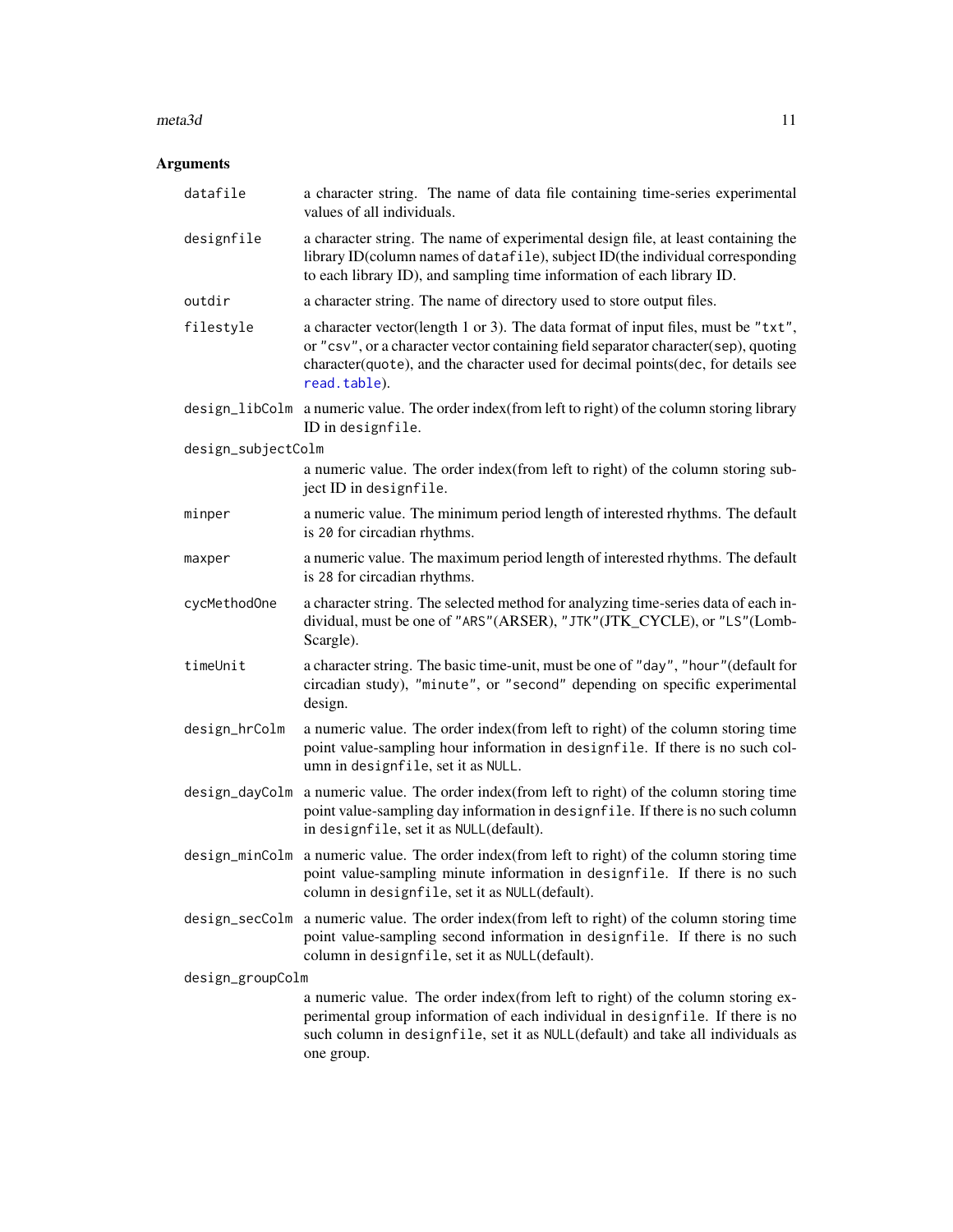<span id="page-11-0"></span>

|                | a character vector(length 2) containing a matchable character string in each li-<br>brary ID of designfile, and a replacement character string. If it is not neces-<br>sary to replace characters in library ID of designfile, set it as NULL(default). |
|----------------|---------------------------------------------------------------------------------------------------------------------------------------------------------------------------------------------------------------------------------------------------------|
| adjustPhase    | a character string. The method used to adjust each calculated phase before get-<br>ting integrated phase, must be one of "predictedPer" (adjust phase with pre-<br>dicted period length) or "notAdjusted"(not adjust phase).                            |
| combinePvalue  | a character string. The method used to integrate p-values of multiple individuals,<br>currently only "fisher" (Fisher's method) could be selected.                                                                                                      |
| weightedMethod | logical. If TRUE(default), weighted score based on p-value of each individual<br>will be used to integrate period, phase and amplitude values of multiple individ-<br>uals.                                                                             |
| outIntegration | a character string. This parameter controls what kinds of analysis results will be<br>outputted, must be one of "both", "onlyIntegration", or "noIntegration".<br>See meta2d for more information.                                                      |
| ARSmle         | a character string. The strategy of using MLE method in "ARS", must be one of<br>"auto", "mle", or "nomle". See meta2d for more information.                                                                                                            |
| ARSdefaultPer  | a numeric value. The expected period length of interested rhythm, which is a<br>necessary parameter for ARS. See meta2d for more information.                                                                                                           |
| dayZeroBased   | logical. If TRUE, the first sampling day is recorded as day zero in the designfile.                                                                                                                                                                     |
| outSymbol      | a character string. A common prefix exists in the names of output files.                                                                                                                                                                                |
| parallelize    | logical. If TRUE, computation will be done in paralleL Doesn't work in windows<br>machine                                                                                                                                                               |
| nCores         | a integer. Bigger or equal to one, number of cores to use                                                                                                                                                                                               |

#### Details

This function is originally aimed to analyze large scale periodic data with individual information. Please pay attention to the data format of datafile and designfile(see Examples part). Timeseries experimental values(missing values as NA) from all individuals should be stored in datafile, with the first row containing all library ID(unique identification number for each sample) and the first column containing all detected molecular names(eg. transcript or gene name). The designfile should at least have three columns-library ID, subject ID and sampling time column. Experimental group information of each subject ID may be in another column. In addition, sampling time information may be stored in multiple columns instead of one column. For example, sampling time-"36 hours" may be recorded as "day 2"(sampling day column, design\_dayColm) plus "12 hours"(sampling hour column, design\_hrColm). The library ID in datafile and designfile should be same. If there are different characters between library ID in these two files, try design\_libIDrename to keep them same.

ARS, JTK or LS could be used to analyze time-series profiles individual by individual. meta3d requires that all individuals should be analyzed by the same method before integrating calculated p-value, period, phase, baseline value, amplitude and relative amplitude values group by group. However, the sampling pattern among individuals may be different and the requirement of sampling pattern for each method is not same(see more information about these methods and their limitations in [meta2d](#page-5-1)). Please carefully select a proper method for the specific dataset. meta3d also help users select the suitable method through warning notes.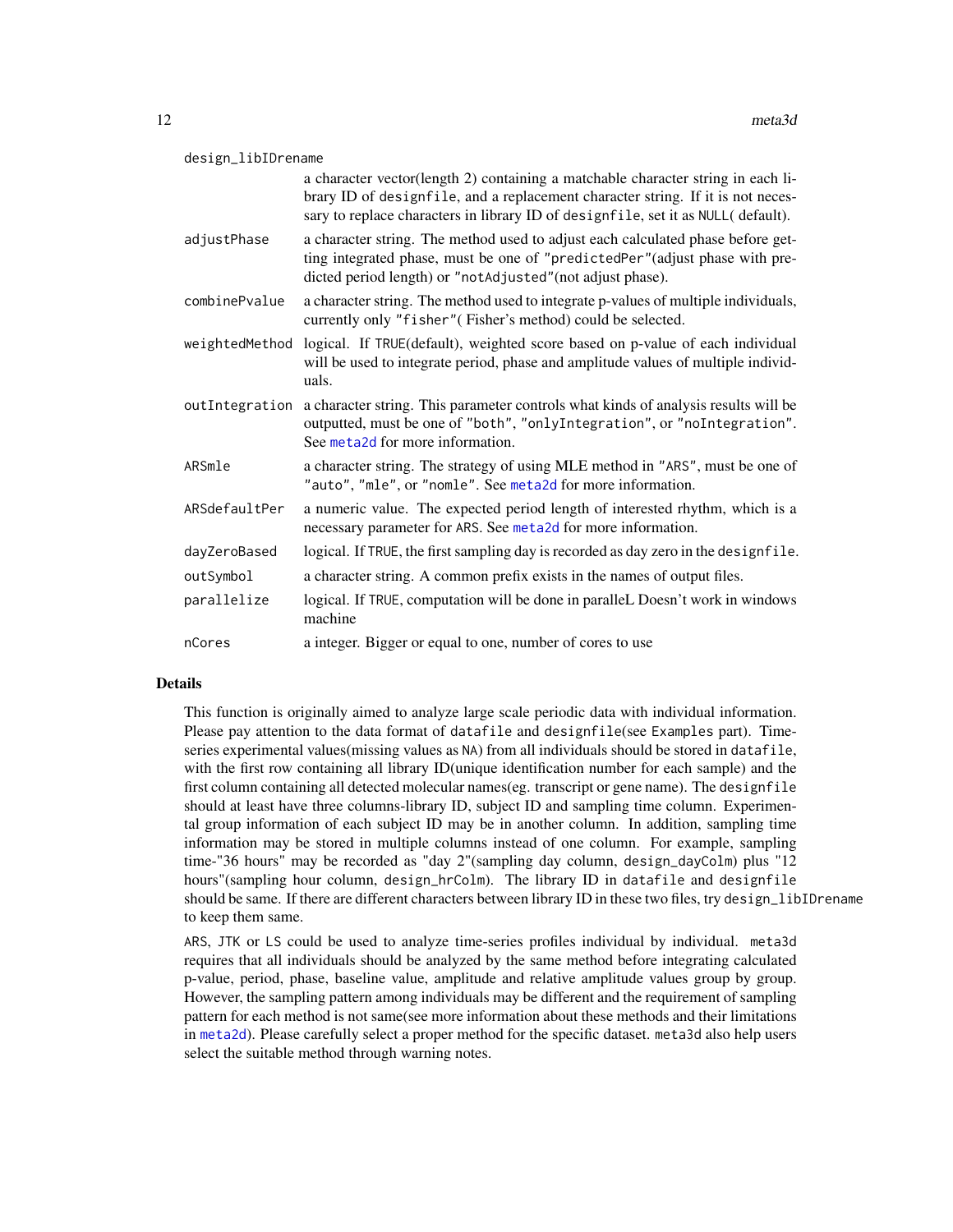#### <span id="page-12-0"></span>MetaCycle 23 and 23 and 23 and 23 and 23 and 23 and 23 and 23 and 23 and 23 and 23 and 23 and 23 and 23 and 23 and 23 and 23 and 23 and 23 and 23 and 23 and 23 and 23 and 23 and 23 and 23 and 23 and 23 and 23 and 23 and 23

P-values from different individuals are integrated with Fisher's method ("fisher")(Fisher,1925; implementation code from MADAM).For short time-series profiles(eg. 10 time points or less), p-values given by Lomb-Scargle may be over conservative, which will also lead to conservative integrated p-values. The integrated period, baseline, amplitude and relative amplitude values are arithmetic mean of multiple individuals, respectively. The phase is [mean of circular quanti](https://en.wikipedia.org/wiki/Mean_of_circular_quantities)[ties\(](https://en.wikipedia.org/wiki/Mean_of_circular_quantities)adjustPhase = "predictedPer") or a arithmetic mean (adjustPhase = "notAdjusted") of multiple individual phases. For completely removing the potential problem of averaging phases with quite different period length(also mentioned in [meta2d](#page-5-1)), setting minper, maxper and ARSdefaultPer to a same value may be the only known way. If weightedMethod = TRUE is selected, weighted scores( -log10(p-values)) will be taken into account in integrating period, phase, baseline, amplitude and relative amplitude.

#### Value

meta3d will write analysis results to outdir instead of returning them as objects. Output files with "meta3dSubjectID" in the file name are analysis results for each individual. Files named with "meta3dGroupID" store integrated p-values, period, phase, baseline, amplitude and relative amplitude values from multiple individuals of each group and calculated FDR values based on integrated p-values.

### References

Glynn E. F., Chen J., and Mushegian A. R. (2006). Detecting periodic patterns in unevenly spaced gene expression time series using Lomb-Scargle periodograms. *Bioinformatics*, 22(3), 310–316

Fisher, R.A. (1925). *Statistical methods for research workers*. Oliver and Boyd (Edinburgh).

Kugler K. G., Mueller L.A., and Graber A. (2010). MADAM - an open source toolbox for metaanalysis. *Source Code for Biology and Medicine*, 5, 3.

#### Examples

```
# write 'cycHumanBloodData' and 'cycHumanBloodDesign' into two 'csv' files
write.csv(cycHumanBloodData, file="cycHumanBloodData.csv",
 row.names=FALSE)
write.csv(cycHumanBloodDesign, file="cycHumanBloodDesign.csv",
 row.names=FALSE)
# detect circadian transcripts with JTK in studied individuals
meta3d(datafile="cycHumanBloodData.csv", cycMethodOne="JTK",
 designfile="cycHumanBloodDesign.csv", outdir="example",
 filestyle="csv", design_libColm=1, design_subjectColm=2,
 design_hrColm=4, design_groupColm=3)
```
MetaCycle *MetaCycle Evaluate Periodicity in Large Scale Data*

#### Description

MetaCycle Evaluate Periodicity in Large Scale Data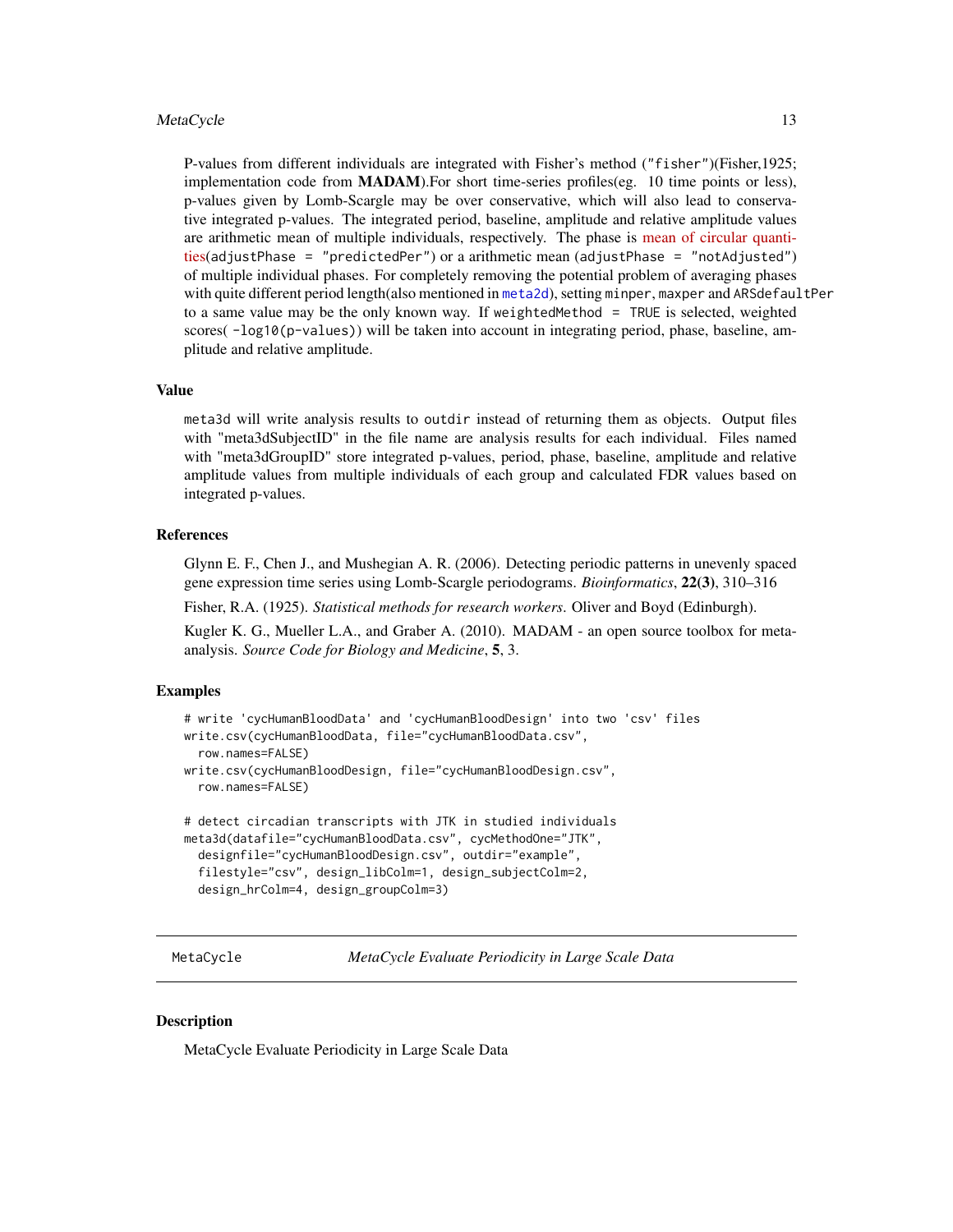# Author(s)

Gang Wu <wggucas@gmail.com>, Ron Anafi <ranafi@gmail.com>, John Hogenesch <hogenesch@gmail.com>, Michael Hughes <michael.evan.hughes@gmail.com>, Karl Kornacker <kornacker@midohio.twcbc.com>, Xavier Li <haohan.li.97@gmail.com>, Matthew Carlucci <matt.carlucci.96@gmail.com> Maintainer: Gang Wu <wggucas@gmail.com>